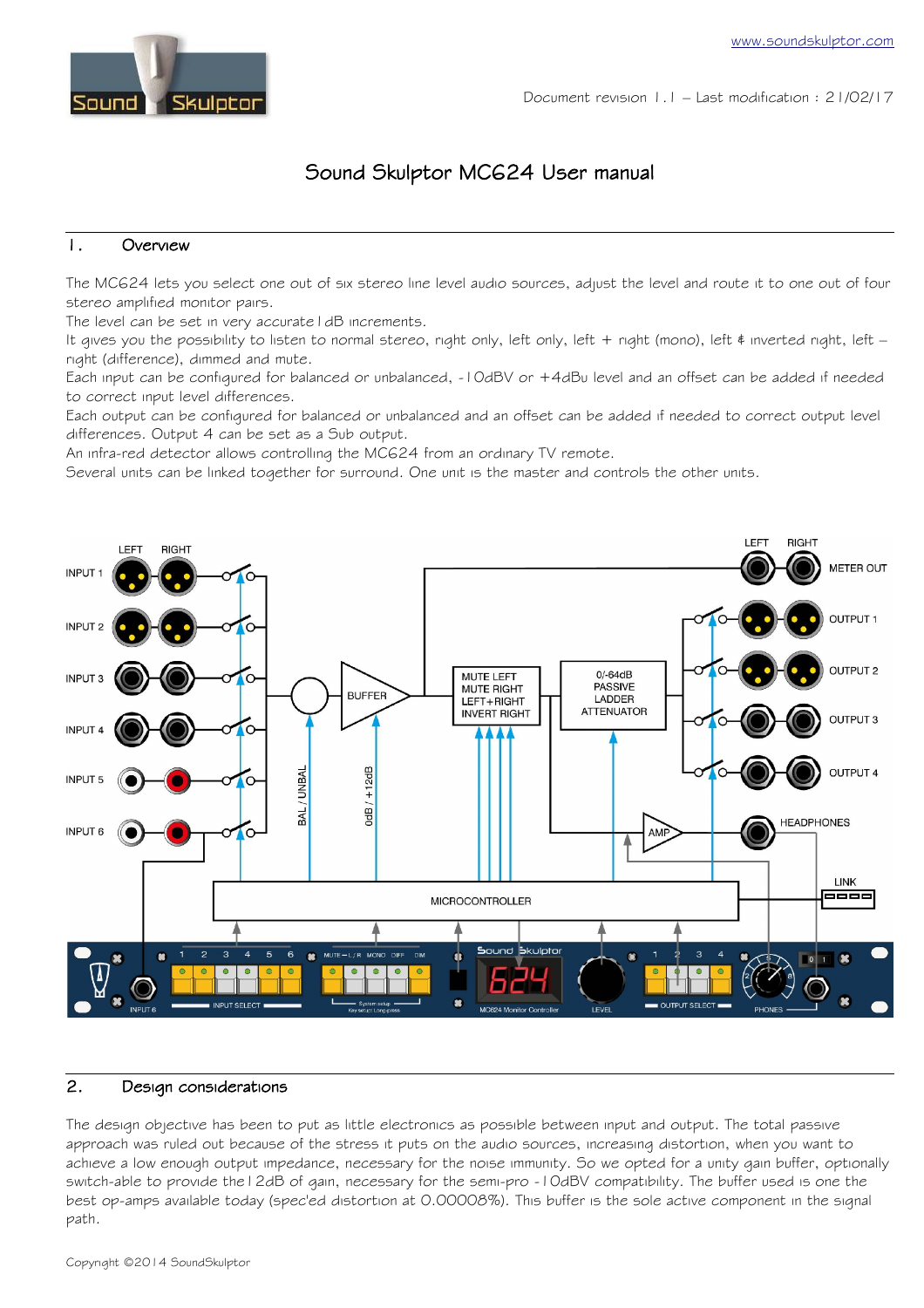

The circuit is fully differential throughout and there is no capacitor in the signal path.

All the switching is done by relays. The buffer feeds a passive precision logarithmic ladder attenuator that is also switched by relays.

The headphone amplifier is also a very nice design with extremely low distortion, very high bandwidth and high drive capability.

# 3. Back panel connections



The back panel carries the following connectors, from right to left:

- input 1 (2x XLR), line level, balanced or unbalanced,
- input 2 (2x XLR), line level, balanced or unbalanced,
- input 3 (2x 1/4" jack), line level, balanced or unbalanced,
- input 4 (2x 1/4" jack), line level, balanced or unbalanced,
- input 5 (2x RCA cinch), line level, unbalanced,
- input  $6$  (2x RCA cinch), line level, unbalanced, paralleled with the front panel  $3.5$ mm jack,
- Meter out (2x 1/4" jack): is a line level (+4dBu) output taken after the input selector and buffer. It can be used for connecting a meter or used as a record output.
- output 1 (2x XLR), line level, balanced or unbalanced,
- output 2 (2x XLR), line level, balanced or unbalanced,
- output 3 (2x 1/4" jack), line level, balanced or unbalanced,
- output 4 (2x 1/4" jack), line level, balanced or unbalanced,
- Headphone output (Top), (1x 1/4" jack),
- Dim input (Bottom), (1x 1/4" jack): is an input that activates the DIM function. The activation is done by connecting the tip and the ring of the jack by a switch. The purpose of this input is to be connected to a "Talkback" switch.
- Link connectors (2x USB connected in parallel) used to link several units for surround monitoring.
- DC-IN needs a good quality 12V-25W power adapter
- Ground: Use for tying the case to the general ground if necessary.

#### 4. Installation

Connect inputs to your source signals and outputs to your various amplified monitor pairs.

The XLR plugs follow the typical scheme: Pin  $1 =$  Shield, Pin 2 = Hot, Pin 3 = Cold.

The jack plugs follow the typical scheme:  $Tip = Hot$ , Ring = Cold, Sleeve = Shield.

Connect the 12V power adapter to the DC-IN connector.

There are 2 headphones output, one on the front panel and one on the back panel. These outputs are derived from the same amplifier.

The Meter-out output lets you connect a meter pair or can be used as a record output.

The link connectors allows linking several units together. They use a standard USB connector but cannot be connected to other USB devices.

The ground thumb nut is used to connect the chassis to ground if needed.

#### 5. Front panel commands

INPUT SELECT Pressing one of the six push switches selects the corresponding input and sends it to the selected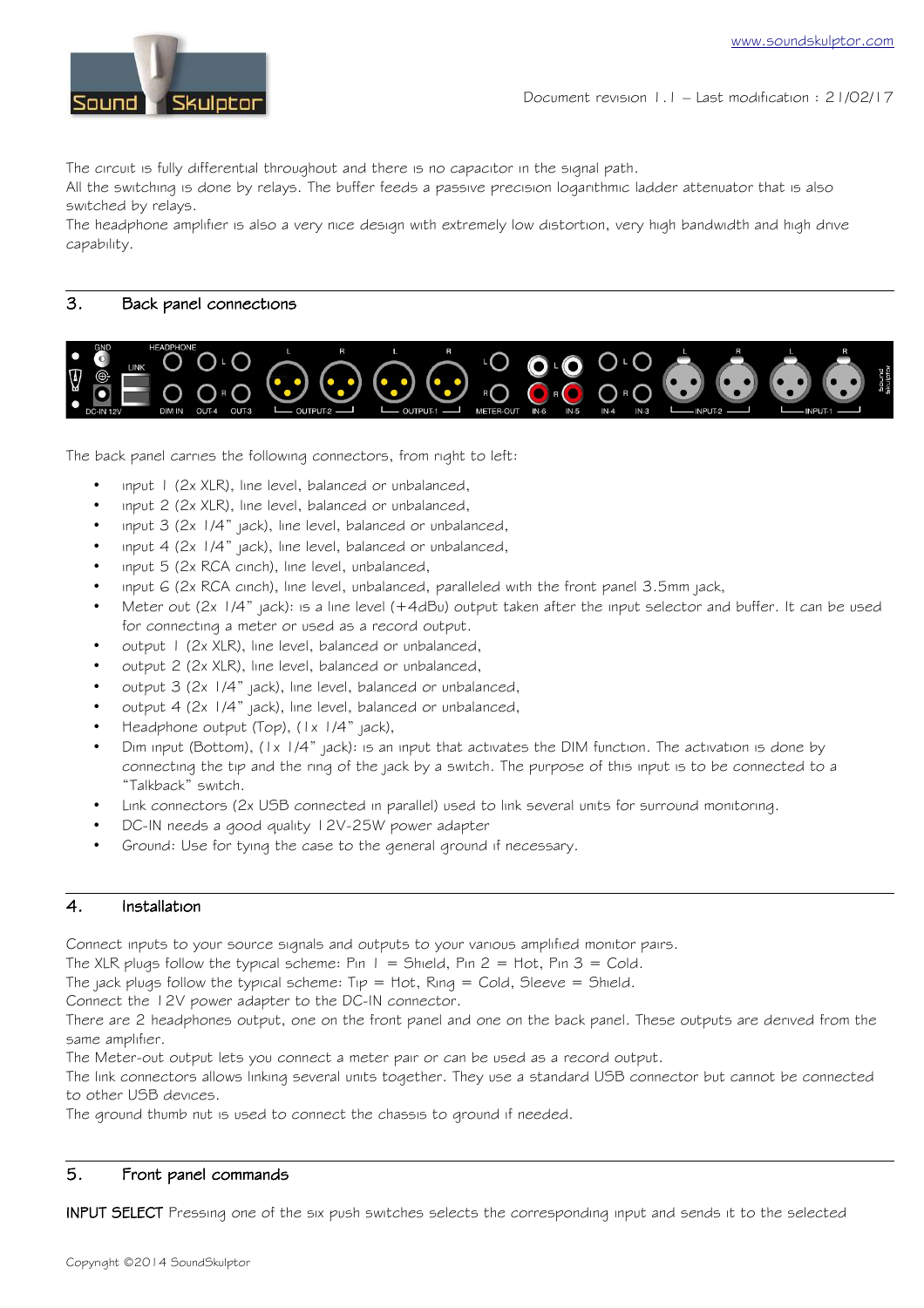

output and to the Meter Output. Inputs are mutually exclusive.

OUTPUT SELECT Pressing one of the four push switches sends the selected input to the corresponding output. Outputs are exclusive except output 4 which can be set as a SUB output and activated in addition to one of the first three.

MUTE Turns off the monitor output signal (but not the Meter Output neither the headphone output).

L/R Mutes the left and right channels alternatively. Unmuting is done by pressing the MUTE switch.

MONO Sums the left and right channels and sends the result to both.

DIFF Inverts the phase of the right channel. When DIFF and MONO are both activated, the output is the difference leftright.

DIM attenuates the output by an amount of dB defined in "Functions Setup" (default: -20dB).

LEVEL Sets the monitoring output level. It is also used to set-up parameters.

PHONES Sets the phone level, independent of the monitoring level.

O1 switch Power switch.

# 6. Input setup

A long press on an INPUT switch starts setup of the corresponding input. The LED blinks when you enter the setup mode. There are 3 settings that you can cycle through by pressing again on the same switch. The values are adjusted by the LEVEL knob. You leave the setup mode by pressing any other switch.

| OFS 000 | Blinking between OFS and value: Adds an offset between $-12$ and $+12$ dB to the<br>input signal.          |
|---------|------------------------------------------------------------------------------------------------------------|
|         | <b>ALL LIA</b> Balanced / unbalanced : Must be set accordingly to the input type.                          |
|         | Low gain (for +4dBu input) / High gain (for -10dBV input) : Must be set accordingly to<br>the input level. |

# 7. Output setup

A long press on an OUTPUT switch starts setup of the corresponding output. The LED blinks when you enter the setup mode. There are 2 settings (3 for output 4) that you can cycle through by pressing again on the same switch. The values are adjusted by the LEVEL knob. You leave the setup mode by pressing any other switch.

| AFS AAA | Blinking between OFS and value: Adds an offset between $-12$ and $+12$ dB to the<br>output signal.                                                                                                                                                                                                                     |
|---------|------------------------------------------------------------------------------------------------------------------------------------------------------------------------------------------------------------------------------------------------------------------------------------------------------------------------|
| b8L unb | Balanced / unbalanced : Must be set accordingly to the monitor input type.                                                                                                                                                                                                                                             |
| Uol 64P | Volume / Bypass : In Bypass mode, the monitoring level controller is bypassed and the<br>volume is always at maximum. This mode is useful if you prefer using the volume control<br>of your monitoring amp. The Volume mode is the normal mode where the output level is<br>controlled by the LEVEL knob on the MC624. |
| out Sub | Normal output / Sub (only on output 4) : When set to Sub, the output 4 is switched in<br>addition to the other (1 to 3) selected output. It is used to switch a sub bass output.<br>The sub output is wired in parallel to the selected output so it cannot have its own<br>offset and bal/unb mode.                   |

#### 8. Functions setup

The functions setup allows you to set an offset for Mono (-12 to +12dB) and Diff (-12 to +24dB) and to define the attenuation of Dim (0 to -63dB). Initiate setup by a long press on the switch corresponding to the function you want to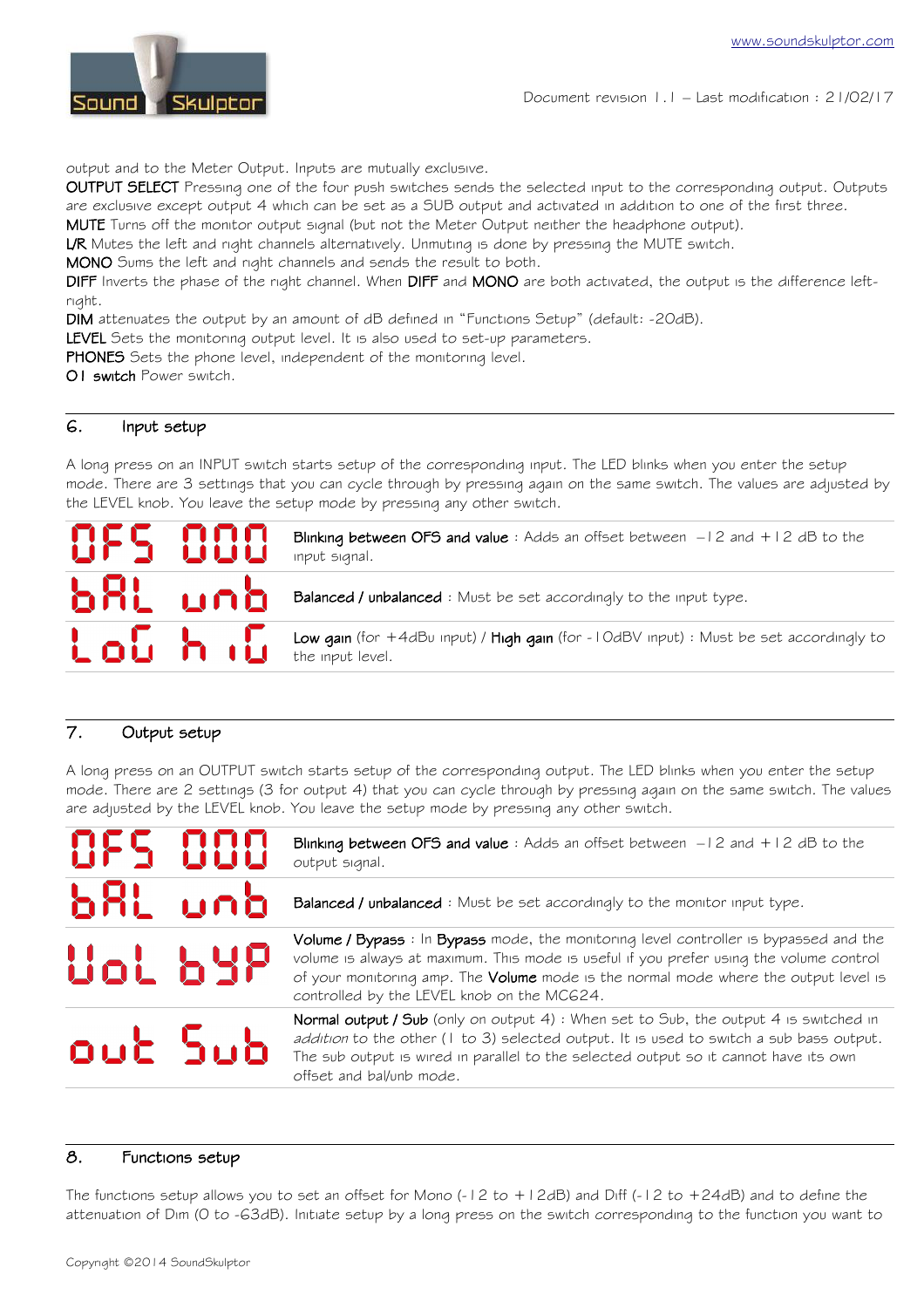

set. The LED starts blinking when you enter the setup mode. The values are adjusted by the LEVEL knob. You leave the setup mode by pressing any other switch.

Blinking between OFS and value : Set the desired offset to the function.

# 9. System setup

Initiate the system setup by pressing simultaneously on the Mute and Dim switches. The 2 LED's start blinking when you enter the setup mode. There are 5 settings that you can cycle through by pressing again on one of the same switches. The values are adjusted by the LEVEL knob. You leave the setup mode by pressing any other switch.

| 855 886      | Blinking between "OFS" and value: Subtracts an offset between 0 and 63 dB to the<br>displayed value. This is only cosmetic and has no effect on the output level.<br>When set to -63 (default) the displayed value represents the attenuation and goes<br>from -63 to 0, 0 being the loudest.<br>When set to 0 the displayed value represents a level that goes from 0 to $+63, +63$<br>being the loudest.<br>You can set a different value that will show O for your preferred/reference listening level<br>and display positive or negative values from there. |
|--------------|------------------------------------------------------------------------------------------------------------------------------------------------------------------------------------------------------------------------------------------------------------------------------------------------------------------------------------------------------------------------------------------------------------------------------------------------------------------------------------------------------------------------------------------------------------------|
| hPt          | Headphone low gain / headphone high gain: Sets two different gains on the headphone<br>amplifier to better match different headphone sensitivities.                                                                                                                                                                                                                                                                                                                                                                                                              |
| 856 SL8      | Master / Slave : The normal mode is Master. The Slave mode is used when using<br>several MCG24 for surround. One unit is set to master, all the other units are set to<br>Slave.                                                                                                                                                                                                                                                                                                                                                                                 |
|              | Remote control learning mode. The LEVEL knob lets you step through all the available<br>commands. For each command you must press the desired TV remote button. When<br>the new IR code is learned, the display stops blinking. The available commands are:<br>in I (input 1), in2(input 2), in3(input 3), in4(input 4), in5(input 5), in6(input 6),                                                                                                                                                                                                             |
| Mut          | Mute,                                                                                                                                                                                                                                                                                                                                                                                                                                                                                                                                                            |
|              | Mute left – Mute right,                                                                                                                                                                                                                                                                                                                                                                                                                                                                                                                                          |
| Non          | Mono,                                                                                                                                                                                                                                                                                                                                                                                                                                                                                                                                                            |
| d ih         | <b>Difference:</b> inverts the right channel,                                                                                                                                                                                                                                                                                                                                                                                                                                                                                                                    |
| $\mathbf{a}$ | Dim,                                                                                                                                                                                                                                                                                                                                                                                                                                                                                                                                                             |
| QU           | Output I to Output 4,                                                                                                                                                                                                                                                                                                                                                                                                                                                                                                                                            |
| ៨៦០          | Volume $up :$ generally tied to the level up of the remote control,                                                                                                                                                                                                                                                                                                                                                                                                                                                                                              |
|              | Volume down: generally tied to the level down of the remote control,                                                                                                                                                                                                                                                                                                                                                                                                                                                                                             |
|              |                                                                                                                                                                                                                                                                                                                                                                                                                                                                                                                                                                  |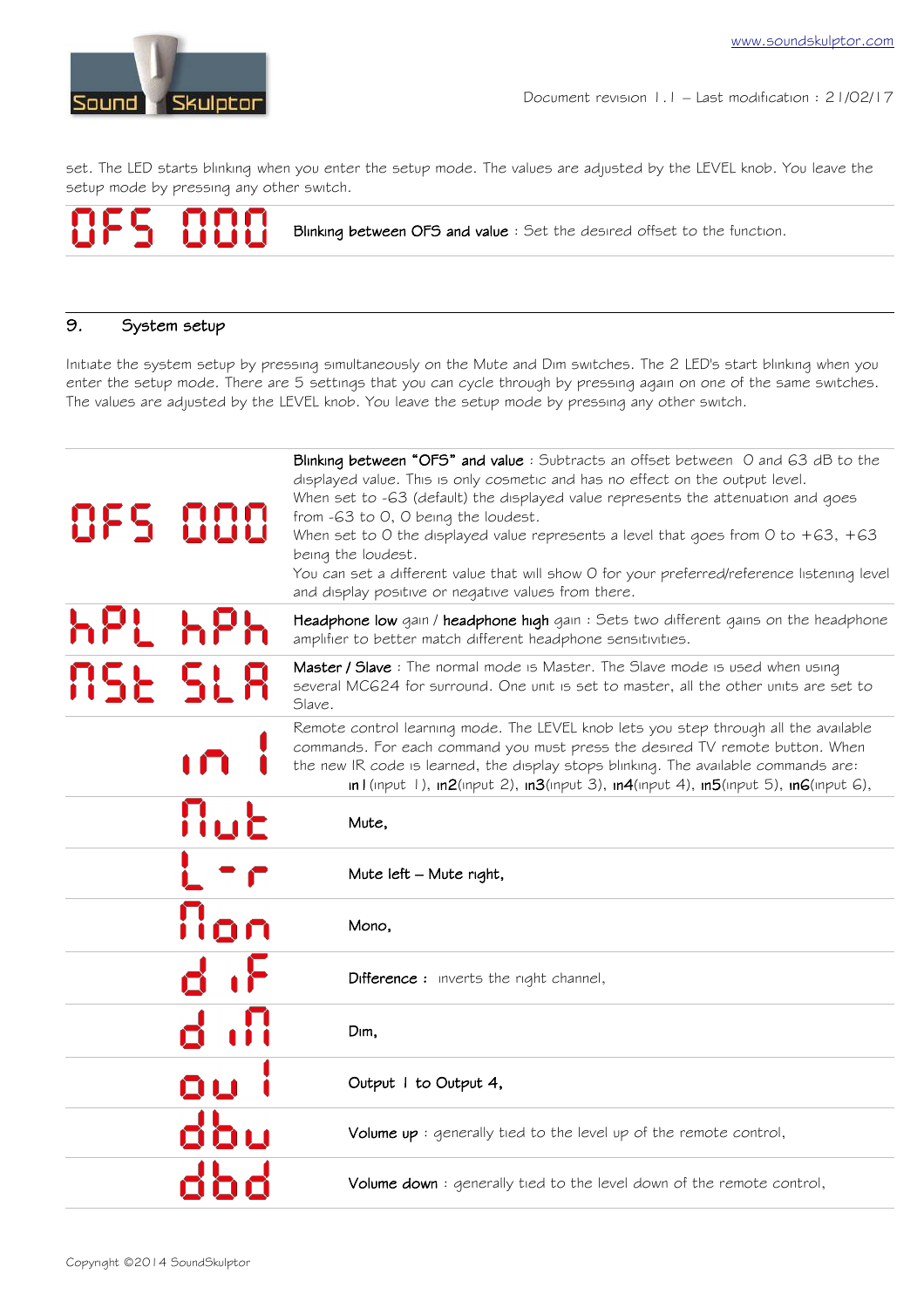

Document revision 1.1 – Last modification : 21/02/17



#### 10. IR remote control

The MC624 can be remote controlled by almost any TV remote. We recommend the "One for All" model 7960 because we tested it and it feels solid but many other will do.

The MC624 is preset to work with the Sony 1825 or 1651 settings on the 7960 remote.

# 11. Surround

Several units can be linked together through the dual USB connector at the back. The two connectors are wired in parallel allowing connecting 2, 3 or more units. Connection is done with a type A-A USB cable. You must set one master unit and several slave units in the System Setup. The master unit transmits all the input/output/level commands from its front panel or IR remote to the slave units. The slave units also respond to their own front panel commands but these are reset as soon as the master receives and forwards a new command. The Mute L-R, MONO and DIFF commands are not forwarded by the master. They can be set locally on each unit.

# 12. Clicks immunity

Because the MC624 passes DC, you might hear some clicks when switching inputs if one of the sources presents some DC offset on its output. Same thing when switching outputs if one of the monitors has a DC offset on its input.

If the clicks are too annoying, the PCB has provision for inserting a 100uF-16V bipolar capacitor on every input and output which will eliminate any offsets. The outputs also receive an additional resistor when the capacitor is inserted.

If you want to do this modification, you must first determine which input or output is responsible for the clicking. It will keep clicking when all other inputs (or outputs) are disconnected from external devices. Then, from the table below, find out the reference of the 2 or 4 capacitors and resistors connected to this input or output. There are 2 caps for a balanced signal, one for an unbalanced signal, 2 times for stereo. The optional capacitors are labelled Cz1 to Cz36, the resistors are labelled Rz1 to Rz16. Identify the caps and resistors positions on the PCB.

Before soldering the caps, you must cut the small track, on the solder side of the PCB, that connects the 2 pads of the cap (shown by red arrows in the picture). Use a small and sharp cardboard knife.

| د       |                |         |    |
|---------|----------------|---------|----|
| $R2$ (e | C <sub>z</sub> | $c_{z}$ | ਛ7 |
|         |                |         |    |
|         |                |         |    |



| Input I | $ Cz $ , $Cz2$ , $Cz11$ , $Cz12$ |  |
|---------|----------------------------------|--|
|         |                                  |  |